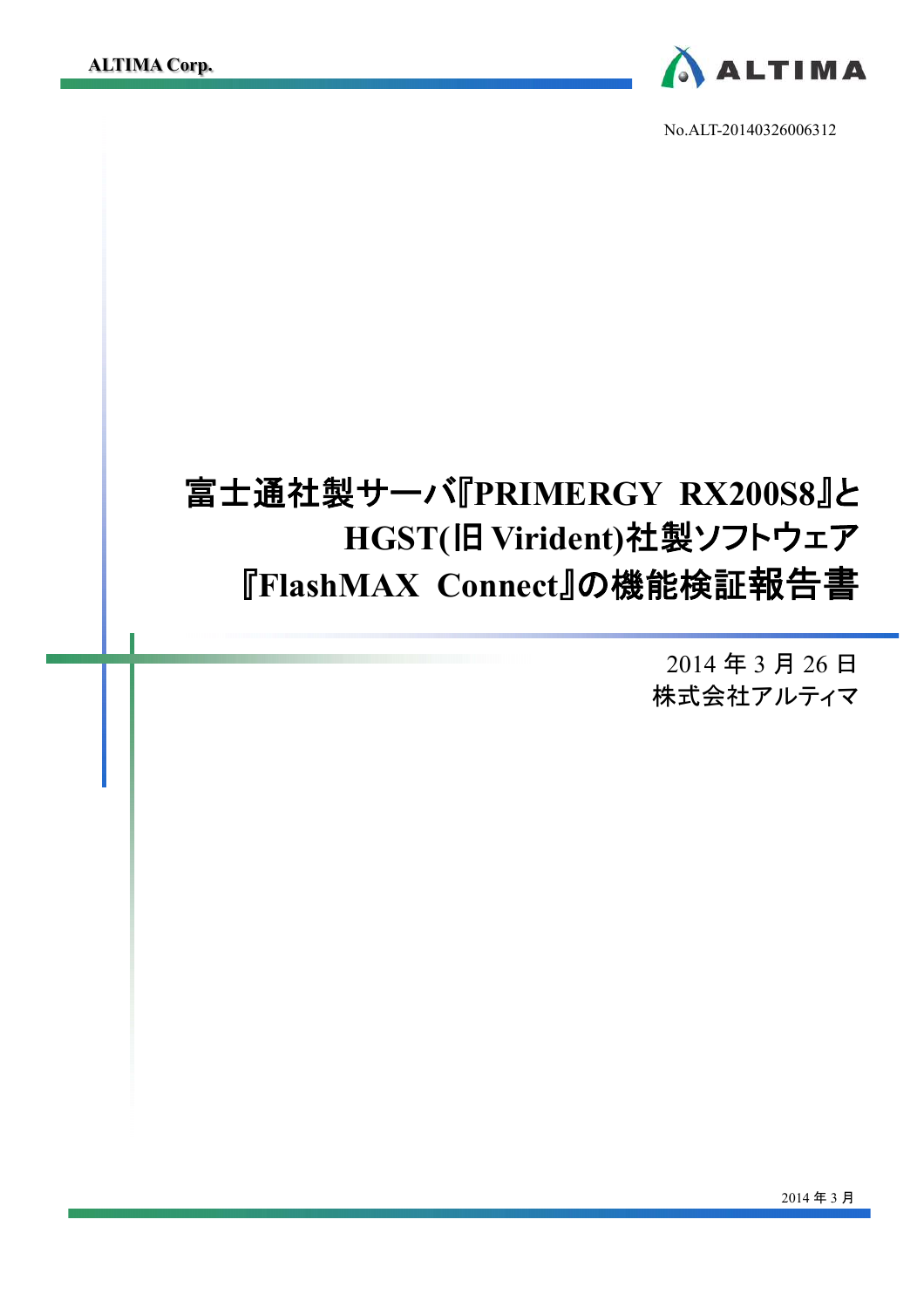

# 且次

| 1.      |  |
|---------|--|
| 2.      |  |
| 3.      |  |
|         |  |
|         |  |
|         |  |
|         |  |
| 4.      |  |
|         |  |
| $4 - 2$ |  |
|         |  |
|         |  |
|         |  |
|         |  |
| 5       |  |
|         |  |
|         |  |
|         |  |
|         |  |
|         |  |
| 6.      |  |
| 7.      |  |
| 8.      |  |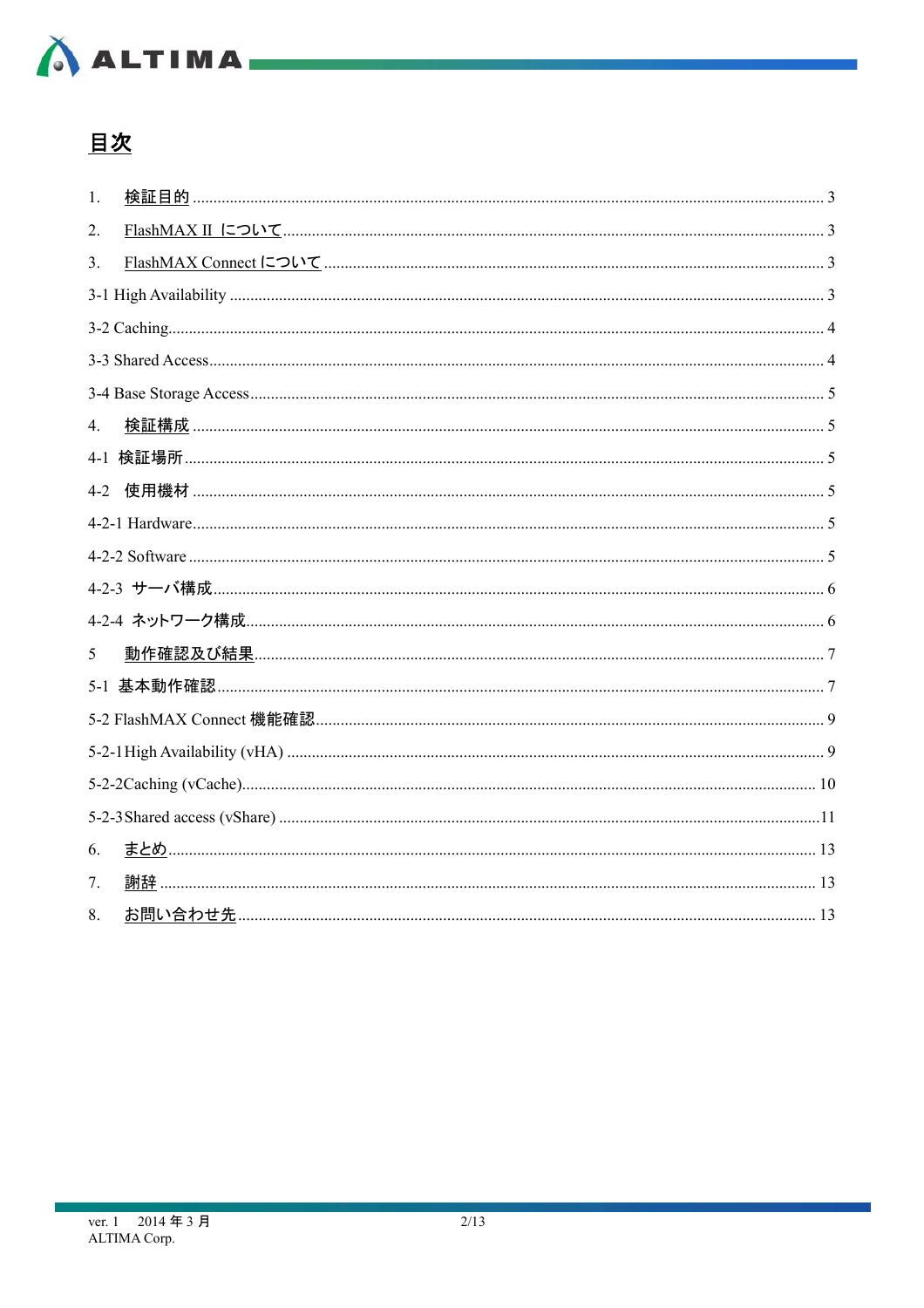

# **1.** 検証目的

本検証は富士通社製サーバ PRIMERGY RX200S8 と HGST 社製 FlashMAX II (PCIe Storage Class Memory)及び FlashMAX Connect (ソフトウェアスイート)をご安心してご利用して頂く為に、事前に接続性と 基本動作を確認することを目的としております。

# **2. FlashMAX II** について

FlashMAX II は PCIe インターフェースを利用したストレージクラスメモリ(SCM)で、最小スペースで非常に 高いストレージ容量を搭載し、様々な負荷環境下においても性能劣化を防ぎ安定した高い性能を維持できる エンタープライズ向けの製品となります。FlashMAX II は最小 550GB から最大で 4.8TB の容量をロープロフ ァイルの形状で提供しており、補助電源を必要としないため、サーバ搭載の際の自由度が高く、データセンタ ーのスペース・消費電力の削減に高く貢献することができます。

# **3. FlashMAX Connect** について

FlashMAX Connect は FlashMAX デバイス上で動作するソフトウェアスイートで、vHA、vShare、vCache、 vStore の 4 つのモジュールから構成されております。標準サーバに搭載された FlashMAX デバイスと組み合わ せることで、高い性能とスケーラビリティ、また信頼性を実現したエンタープライズストレージを容易に構築する ことができ、既存の高価格なプロプライエタリの SAN ストレージネットワークを置き換えることができます。

それぞれのモジュールの機能を下記致します。

### **3-1 High Availability**

vHA は FlashMAX デバイス上に格納されているデータに対して、サーバ間で高帯域・低レイテンシの同期 ミラーリングを実現します。PCIe フラッシュの性能とレイテンシを犠牲にすることなくフェイルオーバークラス タを作ることができます。

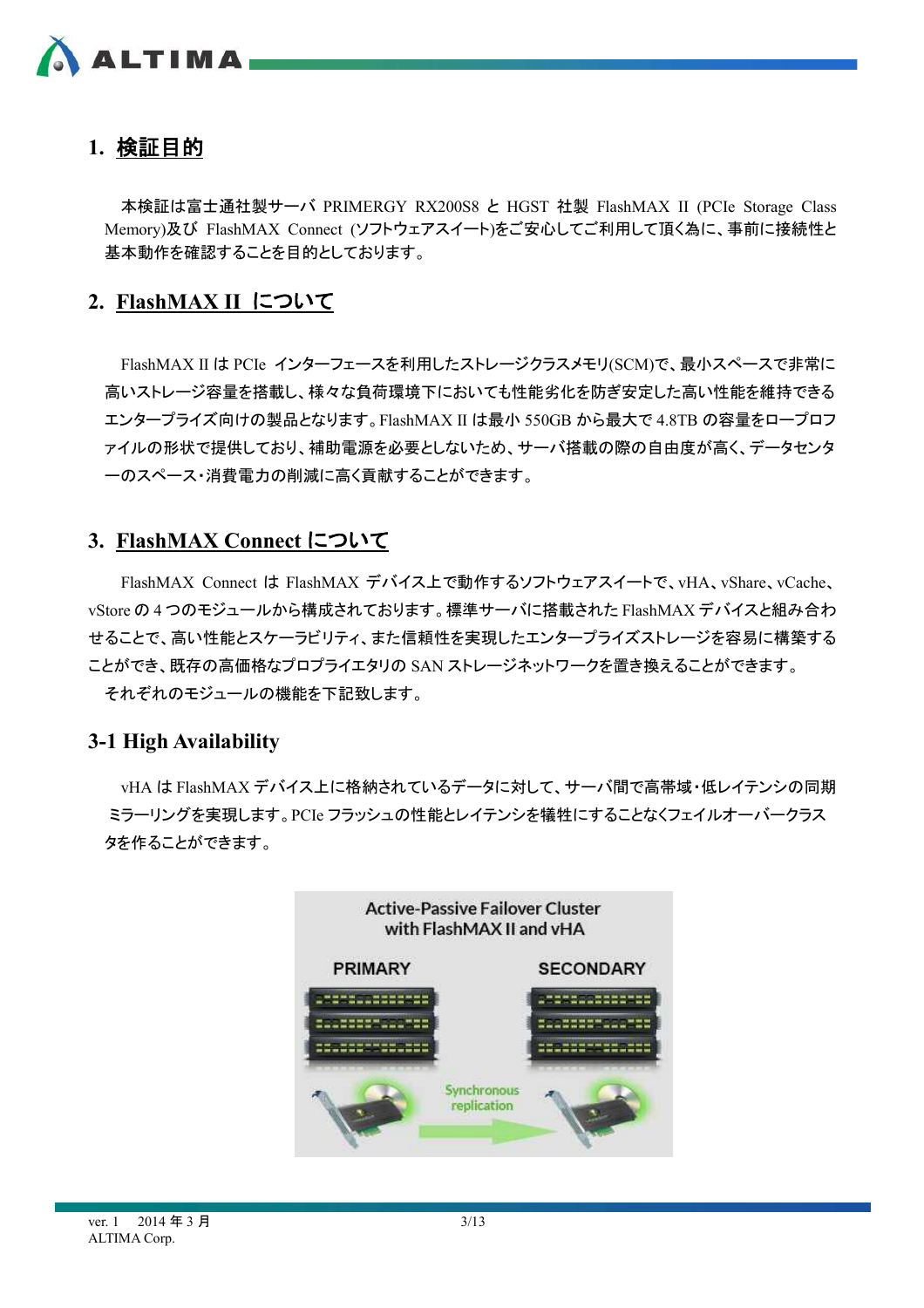

# **3-2 Caching**

vCache は FlashMAX デバイスを高速なフラッシュキャッシュとして使用することができ、ブロックアドレス マッピングの重複を排除し、3rd Party の SSD のキャッシングソリューションと比較し最大で 6 倍の性能とよ り長いフラッシュの寿命を提供します。キャッシングモードとしては write-back、write-through、write-around から選択することができます。



### **3-3 Shared Access**

vShare は複数のサーバから FlashMAX デバイスをブロックレベルに共有できる機能です。低レイテンシ な共有フラッシュストレージネットワークとしてアプリケーションクラスタを構築できます。サービス規模が増 大した場合にも性能とフラッシュストレージの容量を簡単に拡張することができます。

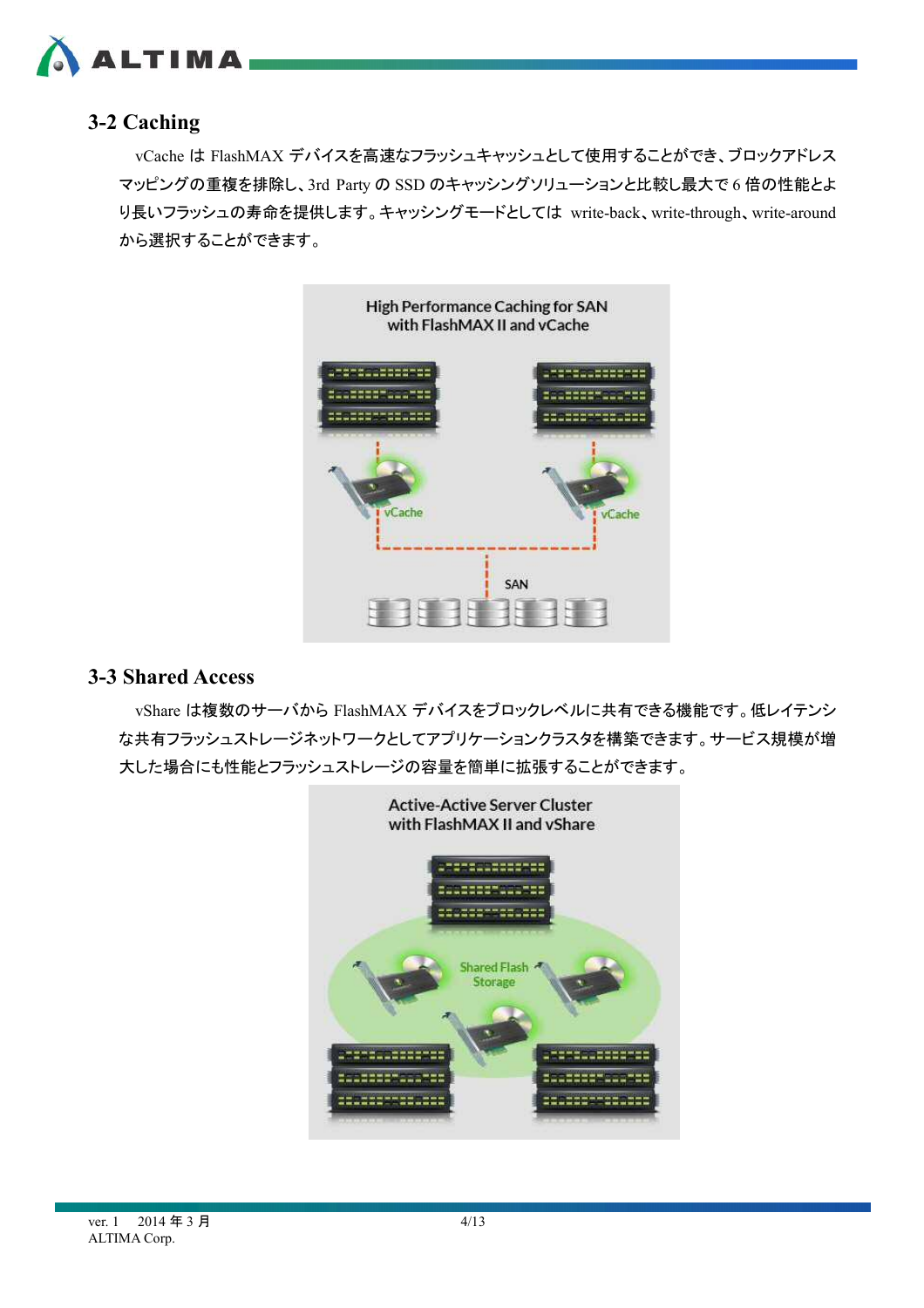

# **3-4 Base Storage Access**

vStore は、FlashMAX デバイスのうち、vHA, vCache, vShare を必要としない領域を、搭載されている OS に対し てローカルアクセスストレージデバイスを提供する機能になります。今回の検証では通常の FlashMAX デバイ スで提供できる機能と同等であるために対象としておりません。

# **4.** 検証構成

### **4-1** 検証場所

場所:株式会社アルティマ 期間:2014 年 2 月 5 日~13 日

# **4-2**使用機材

### **4-2-1 Hardware**

| 名称               | 説明                                                    |
|------------------|-------------------------------------------------------|
| PRIMERGY RX200S8 | $CPU: Xeon E5-2640v2(8 \square) 2.00 GHz[2CPU]$       |
| 2台               | メモリ : 64GB                                            |
|                  | SAS HDD: $300GB(2.5"SAS)\times 8(RAID5)$              |
|                  | IB HCA: MCX354A-FCBT (Mellanox 56Gbps ConnectX-3 HCA) |
|                  | $XFW$ version : 2.30.3110                             |
| FlashMAX II      | 容量: 2.2 TB                                            |
| 2枚               | 形状: Low Profile                                       |

### **4-2-2 Software**

| マシン名                                        | オペレーティングシステム                 | ソフトウェア                                      |  |  |
|---------------------------------------------|------------------------------|---------------------------------------------|--|--|
| <b>PRIMERGY</b>                             | Red Hat Enterprise Linux 6.4 | <b>IB</b> Driver                            |  |  |
| RX200S8                                     |                              | • MLNX OFED LINUX-2.0-3.0.0                 |  |  |
|                                             |                              | Oracle                                      |  |  |
|                                             |                              | Oracle Real Application Clusters 11gR2      |  |  |
|                                             |                              | (11.2.0.4)                                  |  |  |
| FlashMAX II<br>Red Hat Enterprise Linux 6.4 |                              | kmod-vgc-redhat $6.1 + 1.2$ . FC-65244      |  |  |
|                                             |                              | vgc-rdma-2.6.32-358.el6.x86 64-1.2.FC-65244 |  |  |
|                                             |                              | vgc-rdma-utils-redhat6-1.2.FC-65244         |  |  |
|                                             |                              | vgc-utils-redhat 6-1.2. FC-65244            |  |  |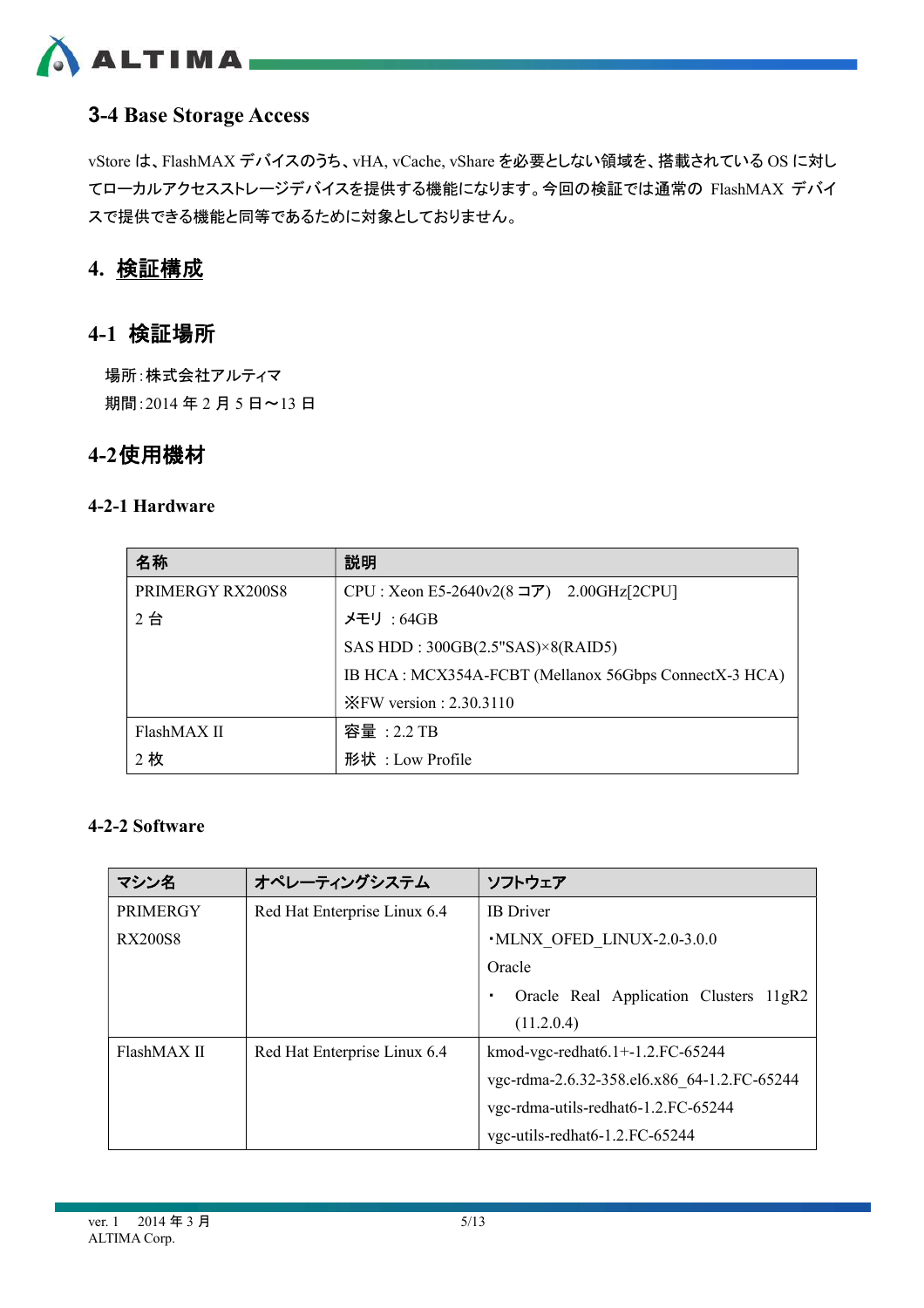

**4-2-3** サーバ構成



図 **1** サーバ構成

**4-2-4** ネットワーク構成



図 **2** ネットワーク構成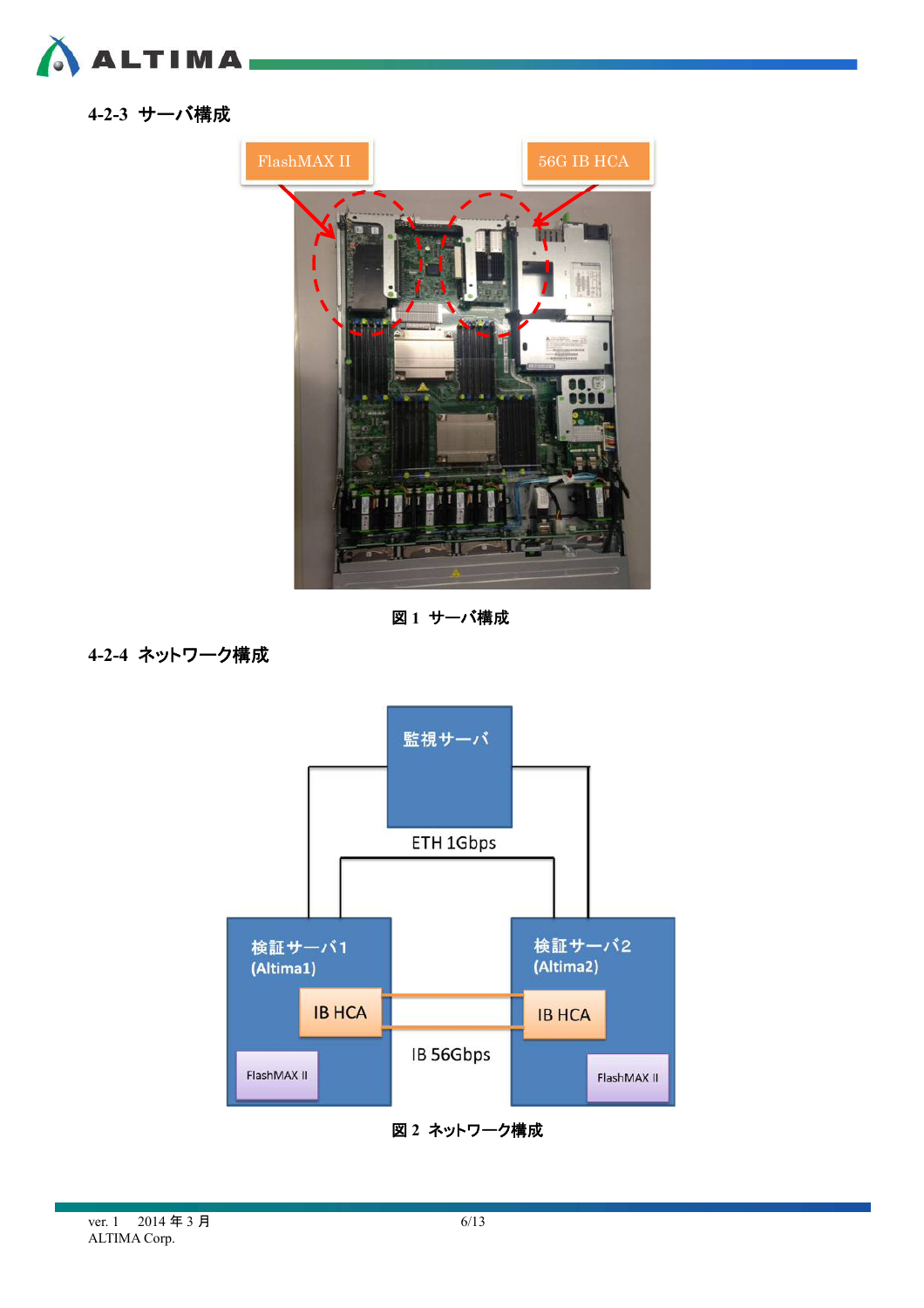

# **5** 動作確認及び結果

# **5-1** 基本動作確認

### 1) デバイスの認識を確認する。

FlashMAX II 及び IB HCA が lspci で表示されることを確認した。

[root@altima1 ~]# lspci | grep Virident

04:00.0 FLASH memory: Virident Systems Inc. Virident FlashMAX Drive V2 (rev 01)

[root@altima1 ~]# lspci | grep Mellanox

02:00.0 Network controller: Mellanox Technologies MT27500 Family [ConnectX-3]

#### 2) ソフトウェアのインストールを確認する。

### MLNX OFED と FlashMAX Connect が正常にインストールされることを確認した。

| [root@altima1 MLNX OFED LINUX-2.0-3.0.0-rhel6.4-x86 64]# /mlnxofedinstall             |             |     |      |                                                    |  |  |  |
|---------------------------------------------------------------------------------------|-------------|-----|------|----------------------------------------------------|--|--|--|
| This program will install the MLNX OFED LINUX package on your machine.                |             |     |      |                                                    |  |  |  |
| Note that all other Mellanox, OEM, OFED, or Distribution IB packages will be removed. |             |     |      |                                                    |  |  |  |
| Do you want to continue? $[y/N]$ :y                                                   |             |     |      |                                                    |  |  |  |
|                                                                                       |             |     |      |                                                    |  |  |  |
| [root@altima1                                                                         | Downloads]# | rpm | -ivh | kmod-vgc-redhat6.1+-1.2.FC-65244.V5A.x86 64.rpm    |  |  |  |
| vgc-rdma-2.6.32-358.el6.x86 64-1.2.FC-65244.V5A.x86 64.rpm                            |             |     |      | vgc-rdma-utils-redhat6-1.2.FC-65244.V5A.x86 64.rpm |  |  |  |
| vgc-utils-redhat6-1.2.FC-65244.V5A.x86 64.rpm                                         |             |     |      |                                                    |  |  |  |
| Preparing                                                                             |             |     |      |                                                    |  |  |  |
| $1:$ kmod-vgc-redhat $6.1+$                                                           |             |     |      |                                                    |  |  |  |
|                                                                                       |             |     |      |                                                    |  |  |  |
| $3:$ vgc-utils                                                                        |             |     |      |                                                    |  |  |  |
| 4:vgc-rdma-utils                                                                      |             |     |      |                                                    |  |  |  |
| [root@altima1 Downloads]#                                                             |             |     |      |                                                    |  |  |  |

3) FlashMAX II のドライバ起動を確認する。

FlashMAX II のドライバが正常に起動しデバイスが認識されることを確認した。

| [root@altima1 Downloads]# service vgcd start |                                    |
|----------------------------------------------|------------------------------------|
| Loading kernel modules                       | $\begin{bmatrix} OK \end{bmatrix}$ |
| Rescanning SW RAID volumes                   | OK <sub>1</sub>                    |
| Rescanning LVM volumes                       | OK <sub>1</sub><br>$\mathbf{L}$    |
| Enabling swap devices                        | $OK$ ]                             |
| Rescanning mount points                      | [ OK ]                             |
| [root@altima1 Downloads]#                    |                                    |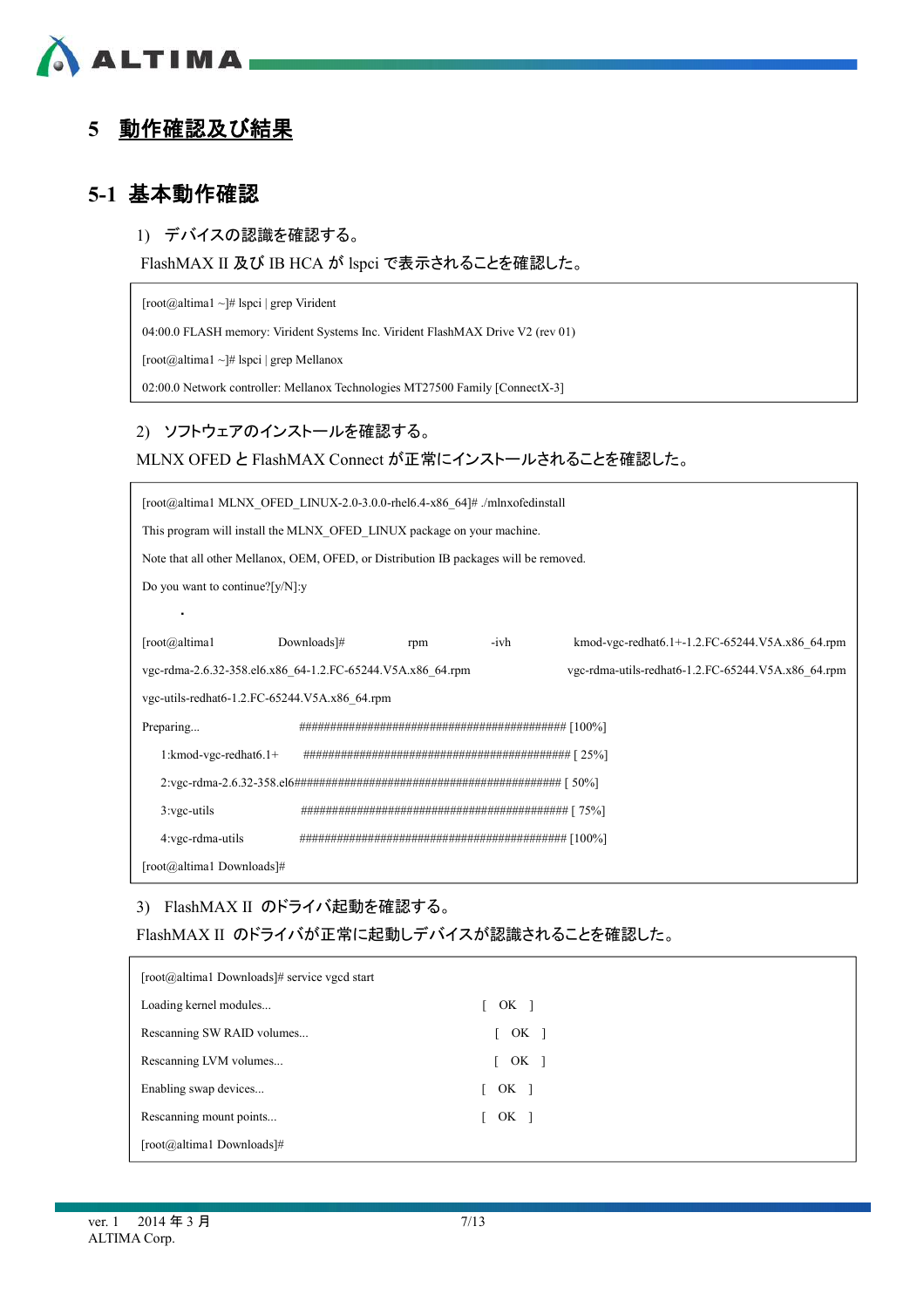

4) OpenSM を起動しインフィニバンドネットワークのリンクアップを確認する。

ポートの状態が Active、また 56Gbps (FDR) でリンクアップしていることを確認した。

|            | [root@altima1 ~]# ibstat              |  |  |  |  |  |  |  |
|------------|---------------------------------------|--|--|--|--|--|--|--|
| CA'mlx4_0' |                                       |  |  |  |  |  |  |  |
|            | CA type: MT4099                       |  |  |  |  |  |  |  |
|            | Number of ports: 2                    |  |  |  |  |  |  |  |
|            | Firmware version: 2.30.3110           |  |  |  |  |  |  |  |
|            | Hardware version: 1                   |  |  |  |  |  |  |  |
|            | Node GUID: 0x0002c90300a51370         |  |  |  |  |  |  |  |
|            | System image GUID: 0x0002c90300a51373 |  |  |  |  |  |  |  |
|            | Port 1:                               |  |  |  |  |  |  |  |
|            | State: Active                         |  |  |  |  |  |  |  |
|            | Physical state: LinkUp                |  |  |  |  |  |  |  |
|            | Rate: 56                              |  |  |  |  |  |  |  |
|            | Base lid: 1                           |  |  |  |  |  |  |  |
|            | $LMC:0$                               |  |  |  |  |  |  |  |
|            | SM lid: 1                             |  |  |  |  |  |  |  |
|            | Capability mask: 0x0251486a           |  |  |  |  |  |  |  |
|            | Port GUID: 0x0002c90300a51371         |  |  |  |  |  |  |  |
|            | Link layer: InfiniBand                |  |  |  |  |  |  |  |
|            |                                       |  |  |  |  |  |  |  |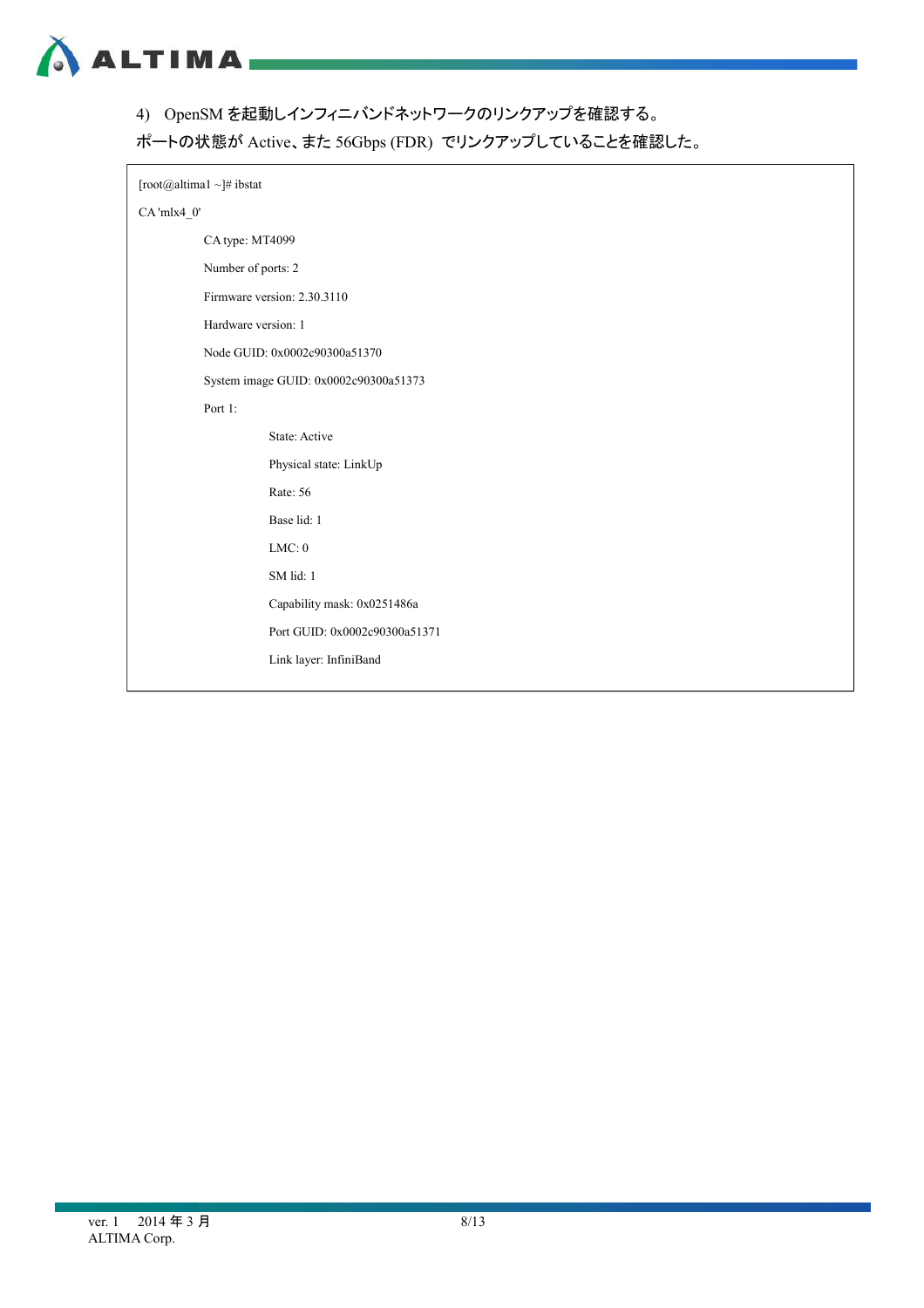# **5-2 FlashMAX Connect** 機能確認

**ALTIMA** 

vgc-config ユーティリティにより vHA、vCache、vShare の機能が有効になることを確認した。

| root@altima1 ~ # ygc-config -p /dev/ygca0 -m maxperformance --enable-vha --enable-vcache --enable-vshare |                                                                                                                |                |  |  |  |  |
|----------------------------------------------------------------------------------------------------------|----------------------------------------------------------------------------------------------------------------|----------------|--|--|--|--|
| vgc-config: FlashMAX Connect Software Suite 1.2(65244.V5A)                                               |                                                                                                                |                |  |  |  |  |
|                                                                                                          |                                                                                                                |                |  |  |  |  |
|                                                                                                          | *** WARNING: this operation will erase ALL data on this FlashMAX drive. Do you want to continue? [yes/no]: yes |                |  |  |  |  |
| *** Formatting drive. Please wait ***                                                                    |                                                                                                                |                |  |  |  |  |
| $\lceil \text{root}(a)$ altima $1 \sim \lceil \# \text{vec-config} \rceil$                               |                                                                                                                |                |  |  |  |  |
| vgc-config: FlashMAX Connect Software Suite 1.2(65244.V5A)                                               |                                                                                                                |                |  |  |  |  |
|                                                                                                          |                                                                                                                |                |  |  |  |  |
| Current Configuration:                                                                                   |                                                                                                                |                |  |  |  |  |
| $/$ dev $/$ vgca 1 partition(s)                                                                          |                                                                                                                |                |  |  |  |  |
| $/$ dev $/$ vgca $0$                                                                                     | raid=enabled<br>mode=maxperformance<br>$sector-size=512$                                                       |                |  |  |  |  |
| vcache=enabled                                                                                           | vha=enabled                                                                                                    | vshare=enabled |  |  |  |  |

#### **5-2-1 High Availability (vHA)**

1) 検証サーバ 1 と検証サーバ 2 で 100GB の HA デバイスを作成しデバイスが正常に同期していること を確認した。

| $\lceil \text{root}(a) \cdot a \rceil + \sqrt{\frac{a}{a}} \cdot a \rceil$ vgc-vha-config --create --role primary --peer altima 2-size 100 vha $\sqrt{\frac{a}{a}}$ |           |                     |        |         |                                      |     |        |
|---------------------------------------------------------------------------------------------------------------------------------------------------------------------|-----------|---------------------|--------|---------|--------------------------------------|-----|--------|
| vgc-vha-config: FlashMAX Connect Software Suite 1.2(65244.V5A)                                                                                                      |           |                     |        |         |                                      |     |        |
|                                                                                                                                                                     |           |                     |        |         |                                      |     |        |
| [root@altime2]<br>vgc-vha-config --create<br>$\sim$ $\mid \neq$                                                                                                     |           | secondary<br>--role | --peer | altima1 | $-size$                              | 100 | --uuid |
| 6e855b57-9581-481e-93b4-ed1cef51b01d vha1/dev/vgca0                                                                                                                 |           |                     |        |         |                                      |     |        |
| vgc-vha-config: FlashMAX Connect Software Suite 1.2(65244.V5A)                                                                                                      |           |                     |        |         |                                      |     |        |
| $\lceil \text{root}(a)$ altima $2 \sim \frac{1}{4}$ vgc-vha-monitor --list                                                                                          |           |                     |        |         |                                      |     |        |
| vgc-vha-monitor: FlashMAX Connect Software Suite 1.2(65244.V5A)                                                                                                     |           |                     |        |         |                                      |     |        |
|                                                                                                                                                                     |           |                     |        |         |                                      |     |        |
|                                                                                                                                                                     |           |                     |        |         |                                      |     |        |
| vHA Device<br>Local Device<br><b>UUID</b><br>Role<br><b>State</b>                                                                                                   |           |                     |        |         |                                      |     |        |
|                                                                                                                                                                     |           |                     |        |         |                                      |     |        |
| $dev/vgea0$ vhal<br>$/$ dev $/$ vgca $0$                                                                                                                            | secondary | Connected           |        |         | 6e855b57-9581-481e-93b4-ed1cef51b01d |     |        |
|                                                                                                                                                                     |           |                     |        |         |                                      |     |        |

#### 2) 障害復旧時の Rsync(再同期)動作を確認する。

IB ケーブルを抜去した状態で Primary(検証サーバ 1)にデータを書き込み、IB ケーブルを再挿入後 Rsync プロセスの開始と終了後に Secondary(検証サーバ 2)でデータの整合性を確認した。Rsync 動作またデータ の整合性に問題がないことを確認した。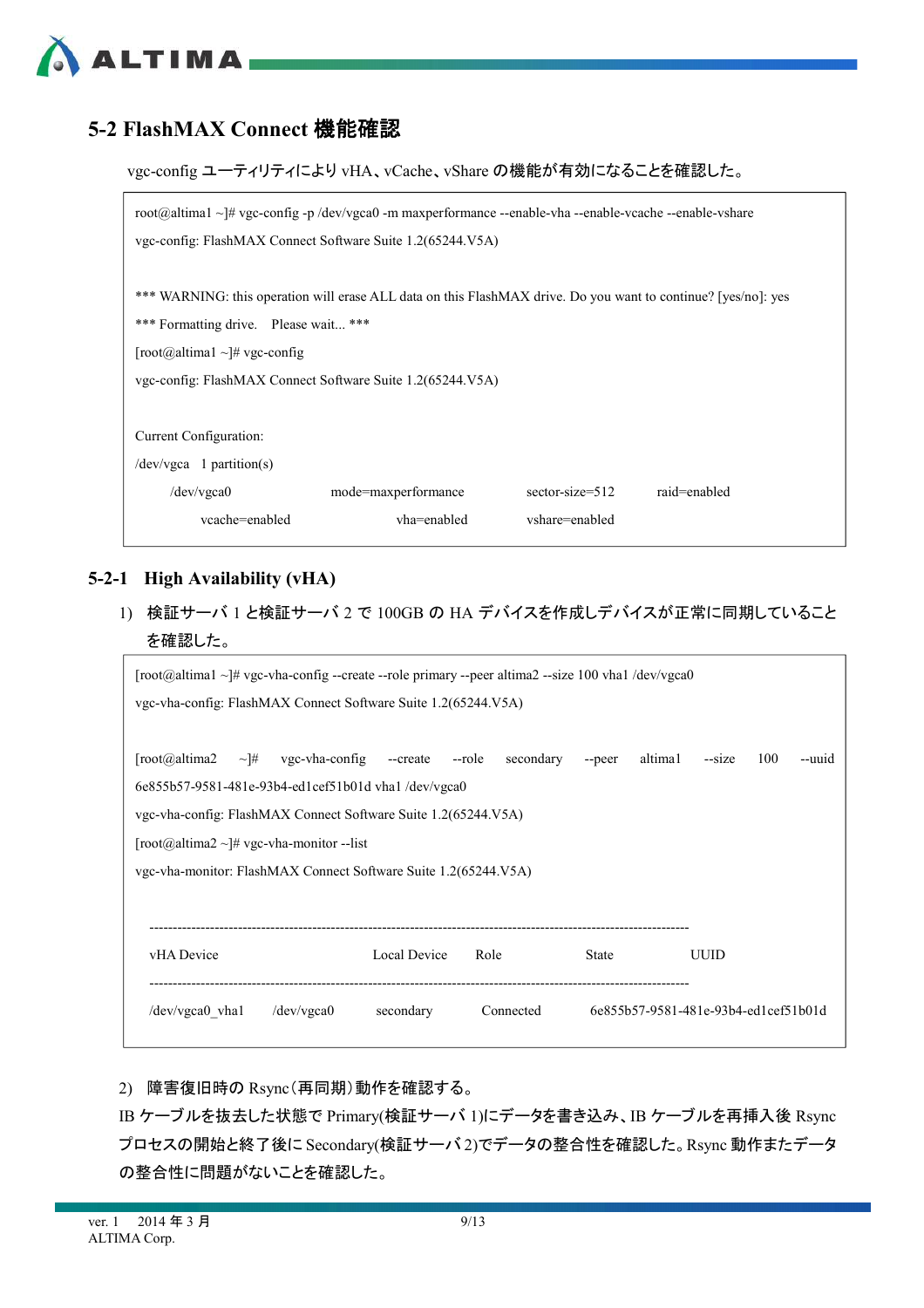$[root@altima1 \sim ]\# vgc- vha-monitor --response-process /dev/vgea0$  vha1 vgc-vha-monitor: FlashMAX Connect Software Suite 1.2(65244.V5A)

Resync Progress: [################################################################] 100 percent done.

3) 同期しているデバイス間のデータ整合性を確認する。

1GB のランダムファイルを 100 個生成し、Primary での書き込み、Secondary でデータの読み出しを行い、 データの整合性に問題がないことを確認した。また、Primary と Secondary の役割(role)を入れ替えて同様 に検証を行いデータの整合性に問題がないことを確認した。

#### **5-2-2 Caching (vCache)**

**ALTIMA** 

1) Caching の有効性を確認する。

検証サーバ 1 の/dev/sdb デバイスに対して FlashMAX II から 100GB のキャッシュを適応し、正常に設定 が反映されていることを確認した。

| $\lceil \text{root}(a) \cdot a \rceil \rceil$ vgc-vcache-config --create --mode write-back --size 100 vchace /dev/vgca0 /dev/sdb |                                                                               |  |  |  |  |  |  |
|----------------------------------------------------------------------------------------------------------------------------------|-------------------------------------------------------------------------------|--|--|--|--|--|--|
| vgc-vcache-config: FlashMAX Connect Software Suite 1.2(65244.V5A)                                                                |                                                                               |  |  |  |  |  |  |
|                                                                                                                                  | $\lceil \text{root}(a)$ altima $1 \sim \frac{1}{2}$ vgc-veache-monitor --list |  |  |  |  |  |  |
| vgc-vcache-monitor: FlashMAX Connect Software Suite 1.2(65244.V5A)                                                               |                                                                               |  |  |  |  |  |  |
|                                                                                                                                  |                                                                               |  |  |  |  |  |  |
| vCache Device<br>Mode<br><b>Backend</b><br>Frontend<br><b>State</b>                                                              |                                                                               |  |  |  |  |  |  |
|                                                                                                                                  |                                                                               |  |  |  |  |  |  |
| $/$ dev $/$ vgca $0$ vchace1<br>Write-back<br>$/$ dev $/$ sdb<br>GOOD<br>$/$ dev $/$ vgca $0$                                    |                                                                               |  |  |  |  |  |  |
|                                                                                                                                  |                                                                               |  |  |  |  |  |  |

### 2) 書き込み性能とデータの Flush 動作を確認する。

fio ツールを使用しキャッシュデバイスに対して書き込みを実施し、期待される性能が出ることまた Flush 機 能が動作正常に HDD に Write-back されることを確認した。

| $\lceil \text{root}(a) \cdot a \rceil$ = $\frac{1}{2}$ vgc-veache-monitor --detail /dev/vgca0 vchace1 |                               |            |            |                |              |
|-------------------------------------------------------------------------------------------------------|-------------------------------|------------|------------|----------------|--------------|
| vgc-vcache-monitor: FlashMAX Connect Software Suite 1.2(65244.V5A)                                    |                               |            |            |                |              |
| vCache Device                                                                                         |                               | Mode       | Frontend   | <b>Backend</b> | <b>State</b> |
| /dev/vgca0 vchace1                                                                                    |                               | Write-back | /dev/vgca0 | /dev/sdc       | GOOD         |
| Cache Details:                                                                                        |                               |            |            |                |              |
| vCache device                                                                                         | : $/dev/vgea0$ vchace1        |            |            |                |              |
| Backend size                                                                                          | $\pm 500$ GB                  |            |            |                |              |
| Cache size                                                                                            | : $100$ GB                    |            |            |                |              |
| Dirty threshold                                                                                       | $\pm 50~\mathrm{GB}$          |            |            |                |              |
| Total cached data                                                                                     | : $9062248448$ (8 GiB)        |            |            |                |              |
| Total dirty data                                                                                      | : $1193185280(1 \text{ GiB})$ |            |            |                |              |
|                                                                                                       |                               |            |            |                |              |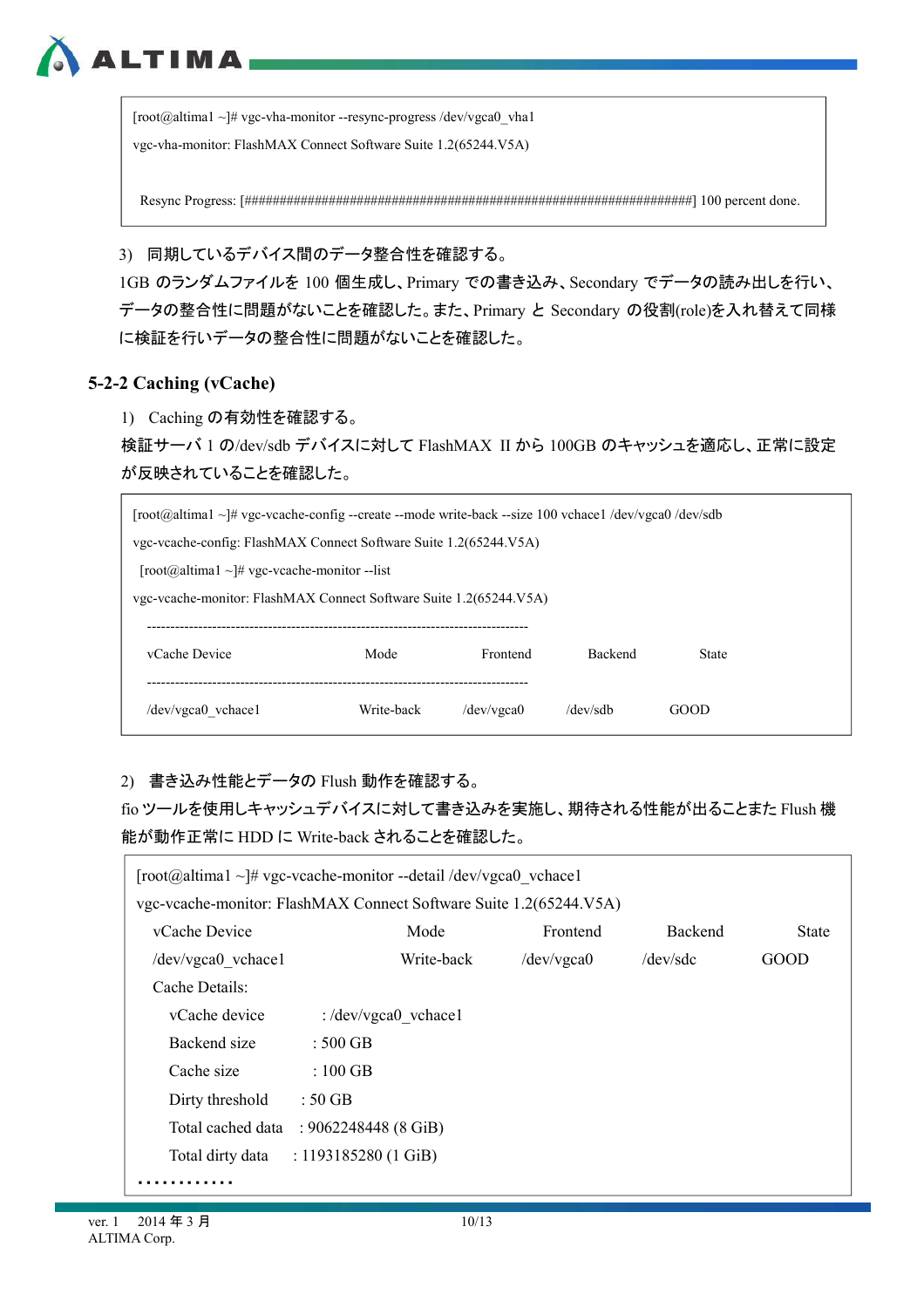

3) キャッシュされたデータとローカルディスクのデータの整合性を確認する。 1GBのランダムファイルを100個生成しキャッシュデバイスへの書き込み・読み込みをそれぞれ行い、元デ ータと Write-back されたローカルディスクのデータの整合性に問題ないことを確認した。

### **5-2-3 Shared access (vShare)**

vShare は Oracle Real Application Clusters と組み合わせることで最適なソリューションを実現します。今 回は実際のサービスで使用することを考慮し Oracle Real Application Clusters をインストールして動作、ま た性能を検証する。

1) ネットワーク構成



図 3 ネットワーク構成図

2) フラッシュボリューム(Flash Volumes)構成

Altima1、Altima2 に搭載されている FlashMAX II (2.2 TB)デバイスに対して下記の 3 種類のボリュームを 作成した。

| サーバ     | ボリューム名        | 容量(GB) | 用途      |
|---------|---------------|--------|---------|
|         | vshare-rac1-a |        | クラスタウェア |
| Altima1 | vshare-rac2-a | 500    | データベース  |
|         | vshare-rac3-a | 500    | データベース  |
|         | vshare-rac1-b |        | クラスタウェア |
| Altima2 | vshare-rac2-b | 500    | データベース  |
|         | vshare-rac3-b | 500    | データベース  |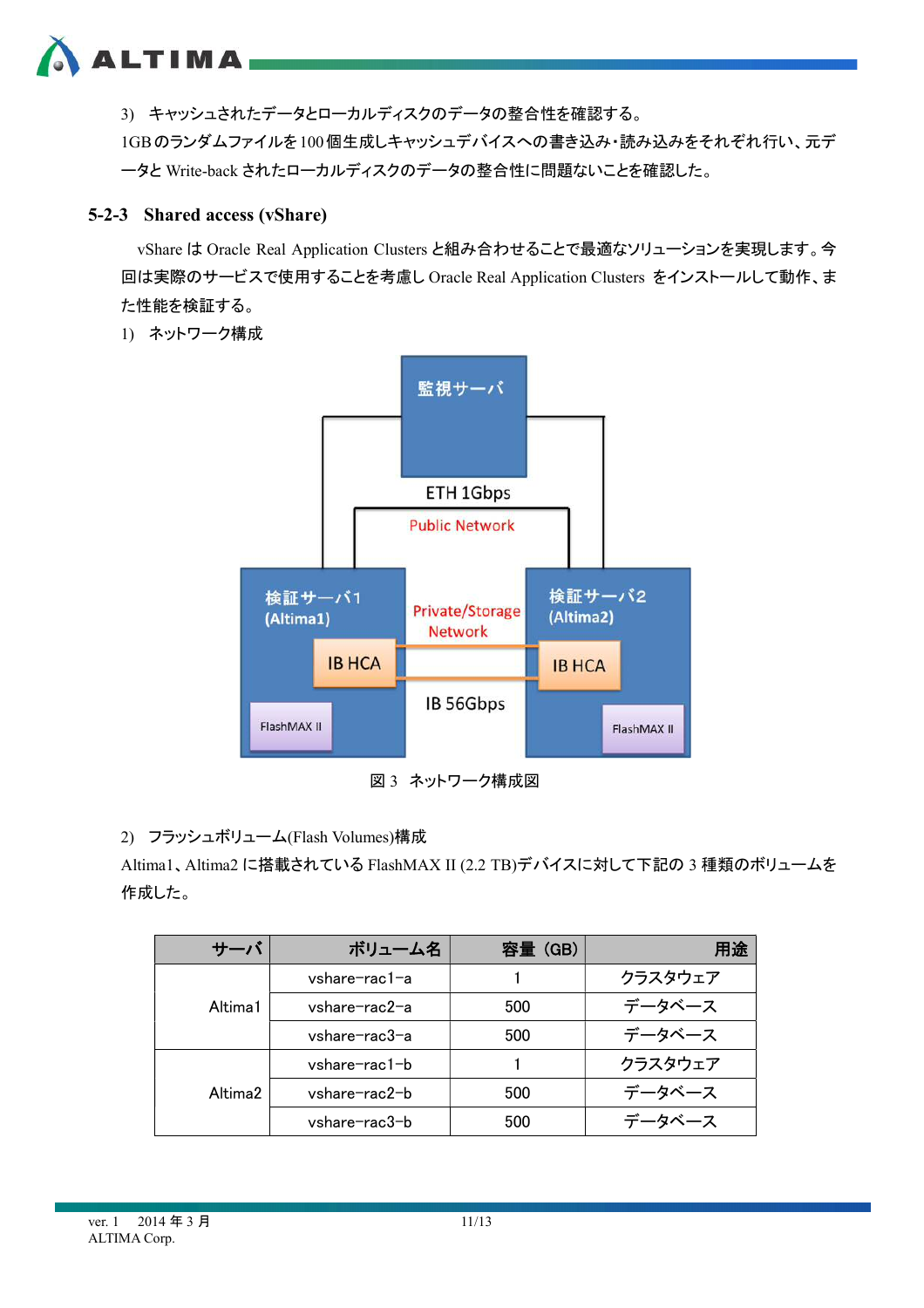

### 3) 論理構成

Altima1、Altima2 で作成したフラッシュボリュームに対して、vShare 機能で各々のボリュームを互いに共有 (Share)することで Active/Active(2-way mirroring)の高可用性を担保する構成をとる。



図 4 論理構成図

4) ボリュームの作成と vShare の接続性を確認する。

今回はオートコンフィグコマンドを使用しコンフィグレーションファイルからボリュームの生成と vShare の接 続を行い、正常に動作することを確認した。

| [root@altima1 ~]# vgc-vshare-auto-config --configure Altima.conf<br>[root@altima1 ~]# vgc-vshare-monitor<br>vgc-vshare-monitor: FlashMAX Connect Software Suite 1.2(65244.V5A) |                      |           |                |                                      |  |  |  |
|--------------------------------------------------------------------------------------------------------------------------------------------------------------------------------|----------------------|-----------|----------------|--------------------------------------|--|--|--|
| vShare Device                                                                                                                                                                  | Local Device         | Role      | <b>State</b>   | UUID                                 |  |  |  |
| /dev/yshare-rac2-a                                                                                                                                                             | $/$ dev $/$ vgca $0$ | target    | Started        | 36c64553-9d0d-4591-a099-b3c7465d60c5 |  |  |  |
| /dev/vshare-rac3-a                                                                                                                                                             | $/$ dev $/$ vgca $0$ | target    | Started        | 3de14c36-ed89-42d2-b2c5-31073d6a5aa2 |  |  |  |
| /dev/vshare-rac1-a                                                                                                                                                             | $/$ dev $/$ vgca $0$ | target    | <b>Started</b> | fb7058b6-33b3-4f9f-b973-c0c9b3c1e2d3 |  |  |  |
| /dev/vshare-rac1-b                                                                                                                                                             | <b>NA</b>            | initiator | Connected      | d5d153ea-4afe-46a9-a0e0-5413d2245b79 |  |  |  |
| /dev/vshare-rac2-b                                                                                                                                                             | <b>NA</b>            | initiator | Connected      | 9cb1407c-0418-44e9-ac96-257f9a6c36b8 |  |  |  |
| /dev/vshare-rac3-b                                                                                                                                                             | NA                   | initiator | Connected      | 2fa4838f-11c7-4d47-ba80-33eb59d61117 |  |  |  |